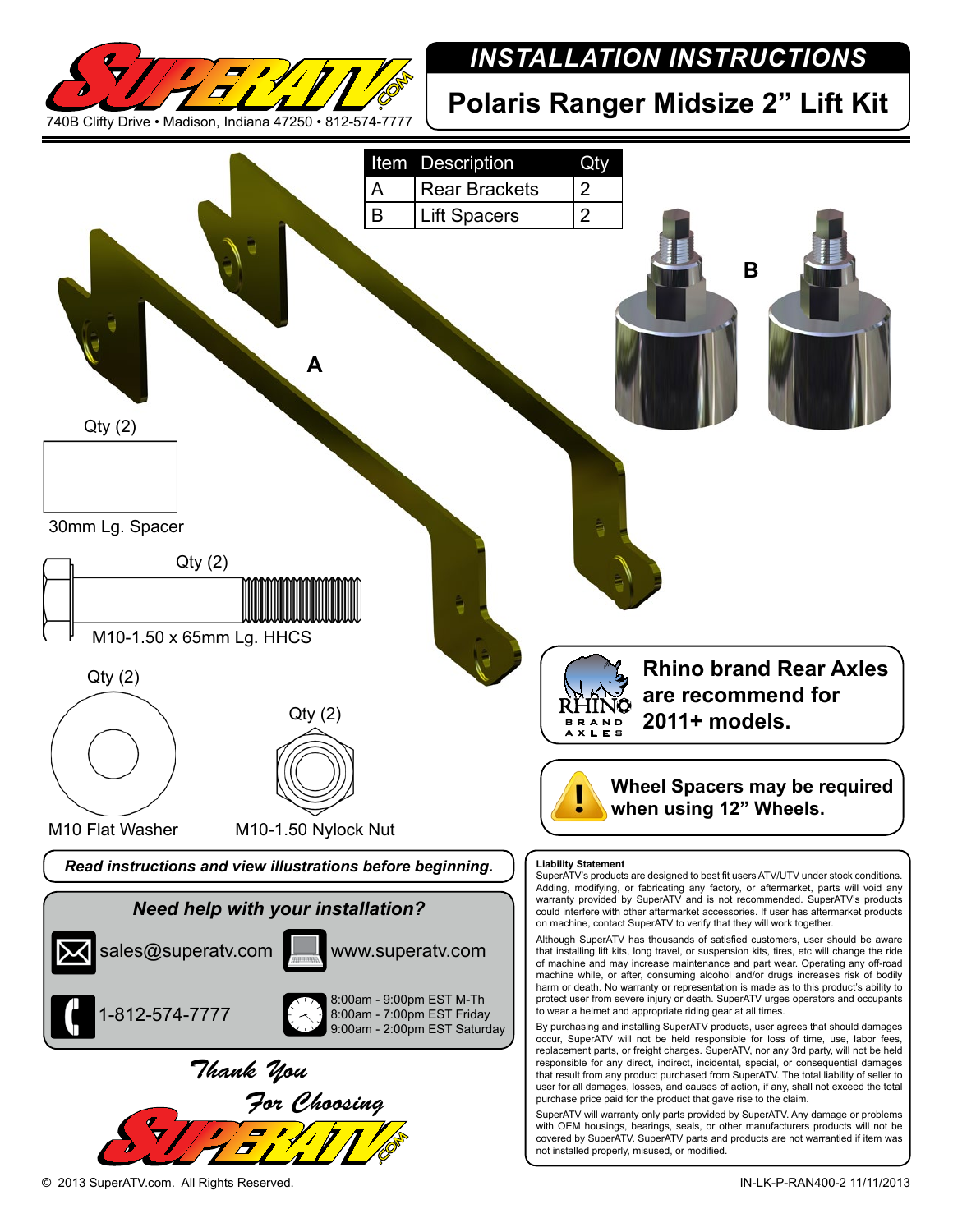*Do not tighten hardware completely unless noted. Keep all components removed.*

## **Front**

- 1. Raise machine off ground, secure with jack stands, remove Wheels and Inner Fenders.
- 2. Disconnect Tie-Rods from Struts.
- 3. Use straps to support A-Arms and remove Shocks from Shock Mount.
- 4. Install Lift Spacers (B) as shown in Figs. 1 1a.
- 5. Reinstall Shocks with stock components. See Fig. 1a.
- 6. Reinstall and trim Inner Fender Wells, as shown in Fig. 2, to relieve stress on Brake Line.
- 7. Tighten hardware completely and reinstall necessary components.

## **Rear**

- 1. Raise Cargo Bed and disconnect Wiring Harness. See Fig. 3. *Note: completely removing Cargo Bed makes for fastest installation.*
- 2. Raise rear of machine off ground, secure with jack stands, remove Wheels, and disconnect Sway Bar.
- 3. Remove Shocks from top of Frame and lean inward.
- 4. Install Rear Brackets (A) to Frame (welded Washers face in) with M10-1.50 x 65mm Lg. HHCS, M10-1.50 Nylock Nuts, M10 Flat Washers, and Spacers. See Fig. 4.
- 5. Reinstall Shocks with stock hardware.
- 6. If reinstalling Sway Bar, flip over and secure with stock hardware. See Fig. 5.
- 7. Tighten all hardware completely and reinstall necessary components.



*(Passenger Side)*

**Inner Fender**